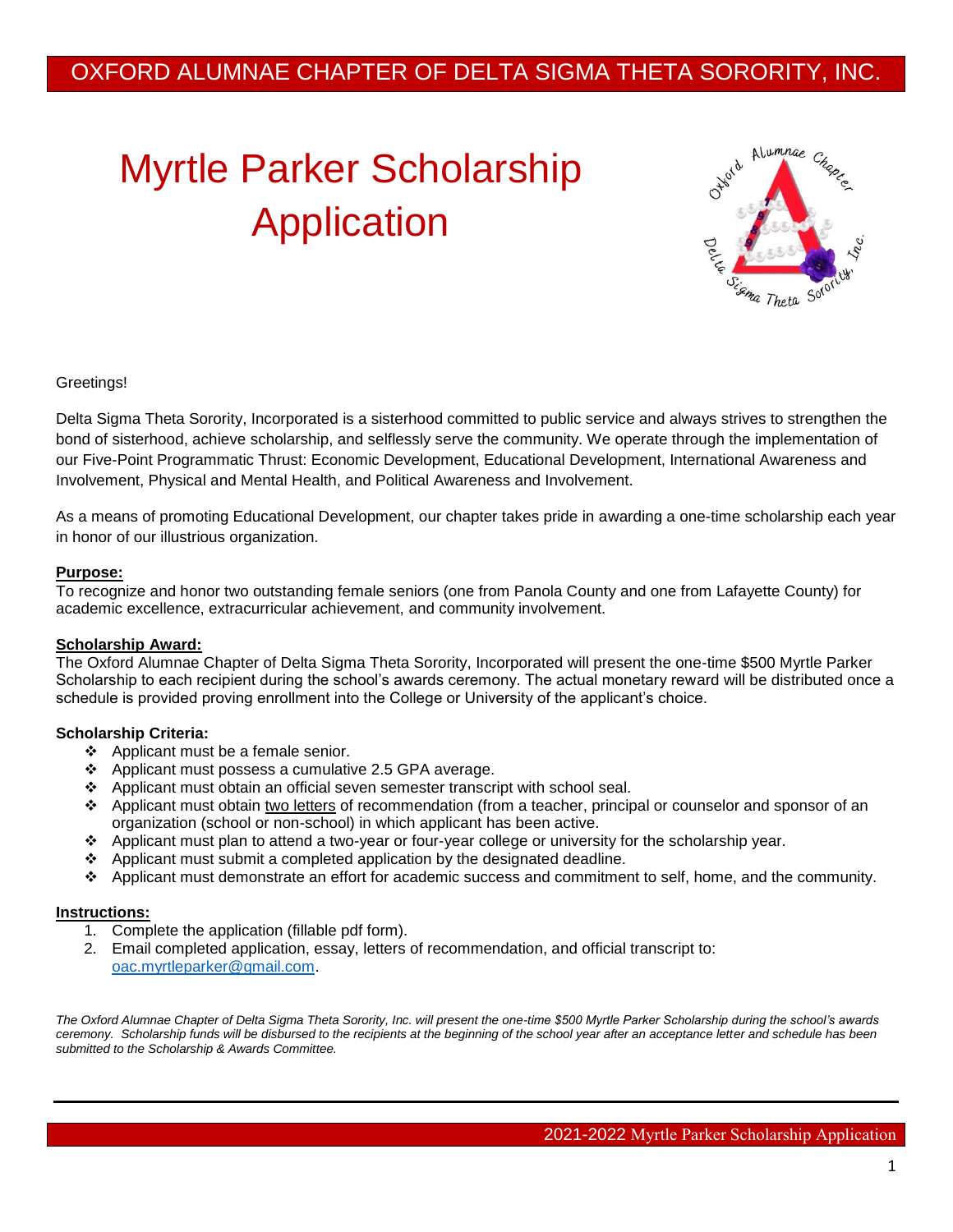#### *Please complete the following application to be considered for the Myrtle Parker Scholarship. For the application to be considered, all requested information and documents must be submitted by March 4, 2022. No late submissions will be accepted.*

## **Section 1: Applicant Information**

## **Section 2: Scholastic Information**

*Reference Letters (2) and Official Transcripts should be emailed to [oac.myrtleparker@gmail.com.](mailto:oac.myrtleparker@gmail.com)* 

| Cumulative GPA: ______________________ | ACT Score: <u>__________________</u> ____ | SAT Score: __________________ |
|----------------------------------------|-------------------------------------------|-------------------------------|
|                                        |                                           |                               |
|                                        |                                           |                               |
|                                        |                                           |                               |
|                                        |                                           |                               |
|                                        |                                           |                               |
| Anticipated Field of Study:            |                                           |                               |
|                                        |                                           | 2.                            |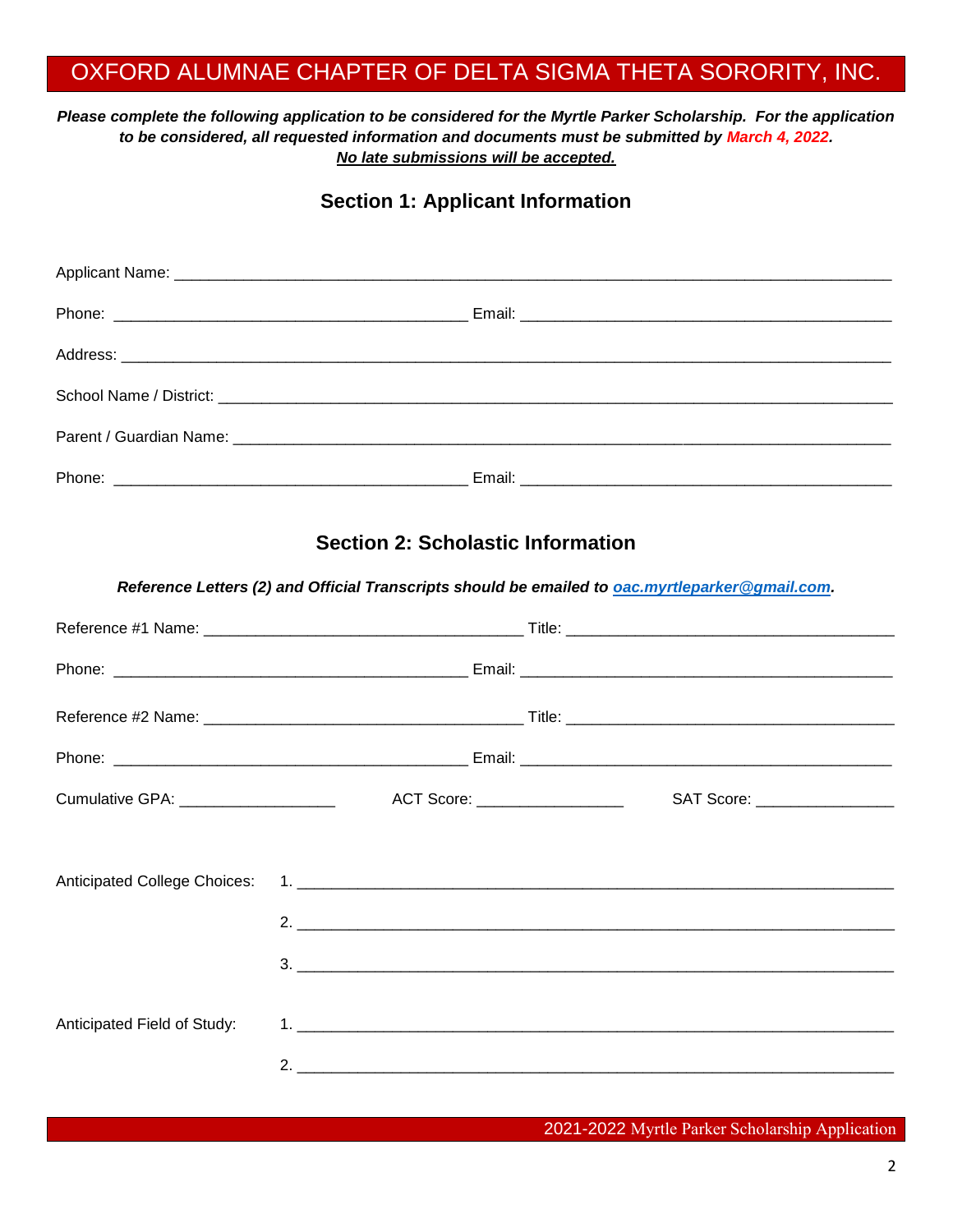## **Section 3: Extracurricular Activities**

*Please list all participation in school organizations, honor societies, clubs, leadership positions held, church, community activities, community service, part time work, sports, etc. (Grades 9-12)* 

 $\Box$ 

 $\Box$ 

\_\_\_\_\_\_\_\_\_\_\_\_\_\_\_\_\_\_\_\_\_\_\_\_\_\_\_\_\_\_\_\_\_\_\_\_\_\_\_\_\_\_\_\_\_\_\_\_\_\_\_\_\_\_\_\_\_\_\_\_\_\_\_\_\_\_\_\_\_\_\_\_\_\_\_\_\_\_\_\_\_\_\_\_\_\_\_\_\_\_\_\_\_\_\_\_\_

 $\Box$ 

\_\_\_\_\_\_\_\_\_\_\_\_\_\_\_\_\_\_\_\_\_\_\_\_\_\_\_\_\_\_\_\_\_\_\_\_\_\_\_\_\_\_\_\_\_\_\_\_\_\_\_\_\_\_\_\_\_\_\_\_\_\_\_\_\_\_\_\_\_\_\_\_\_\_\_\_\_\_\_\_\_\_\_\_\_\_\_\_\_\_\_\_\_\_\_\_\_

\_\_\_\_\_\_\_\_\_\_\_\_\_\_\_\_\_\_\_\_\_\_\_\_\_\_\_\_\_\_\_\_\_\_\_\_\_\_\_\_\_\_\_\_\_\_\_\_\_\_\_\_\_\_\_\_\_\_\_\_\_\_\_\_\_\_\_\_\_\_\_\_\_\_\_\_\_\_\_\_\_\_\_\_\_\_\_\_\_\_\_\_\_\_\_\_\_

\_\_\_\_\_\_\_\_\_\_\_\_\_\_\_\_\_\_\_\_\_\_\_\_\_\_\_\_\_\_\_\_\_\_\_\_\_\_\_\_\_\_\_\_\_\_\_\_\_\_\_\_\_\_\_\_\_\_\_\_\_\_\_\_\_\_\_\_\_\_\_\_\_\_\_\_\_\_\_\_\_\_\_\_\_\_\_\_\_\_\_\_\_\_\_\_\_

\_\_\_\_\_\_\_\_\_\_\_\_\_\_\_\_\_\_\_\_\_\_\_\_\_\_\_\_\_\_\_\_\_\_\_\_\_\_\_\_\_\_\_\_\_\_\_\_\_\_\_\_\_\_\_\_\_\_\_\_\_\_\_\_\_\_\_\_\_\_\_\_\_\_\_\_\_\_\_\_\_\_\_\_\_\_\_\_\_\_\_\_\_\_\_\_\_

## **Section 4: Applicant Essay**

**Answer the following questions in essay format. All responses must be typed in Times New Roman font, 12 point font size, and double spaced with a minimum of 200 words per question. Please submit as a separate document.** 

- 1. What are your personal goals for the future? Describe your plan of action for accomplishing these goals. What are your professional goals? How will attending your chosen institution of higher learning help you pursue these goals?
- 2. Who has been the most influential person in your life? Provide specific examples of how this person motivated, inspired, and/or encouraged you to achieve your goals.

### **Section 5: Verification and Agreement**

*Is your application complete?* Please make sure you have all parts of your application packet included before submitting:

- **Completed Application**
- **Two Letters of Recommendation**
- **Official Transcript**